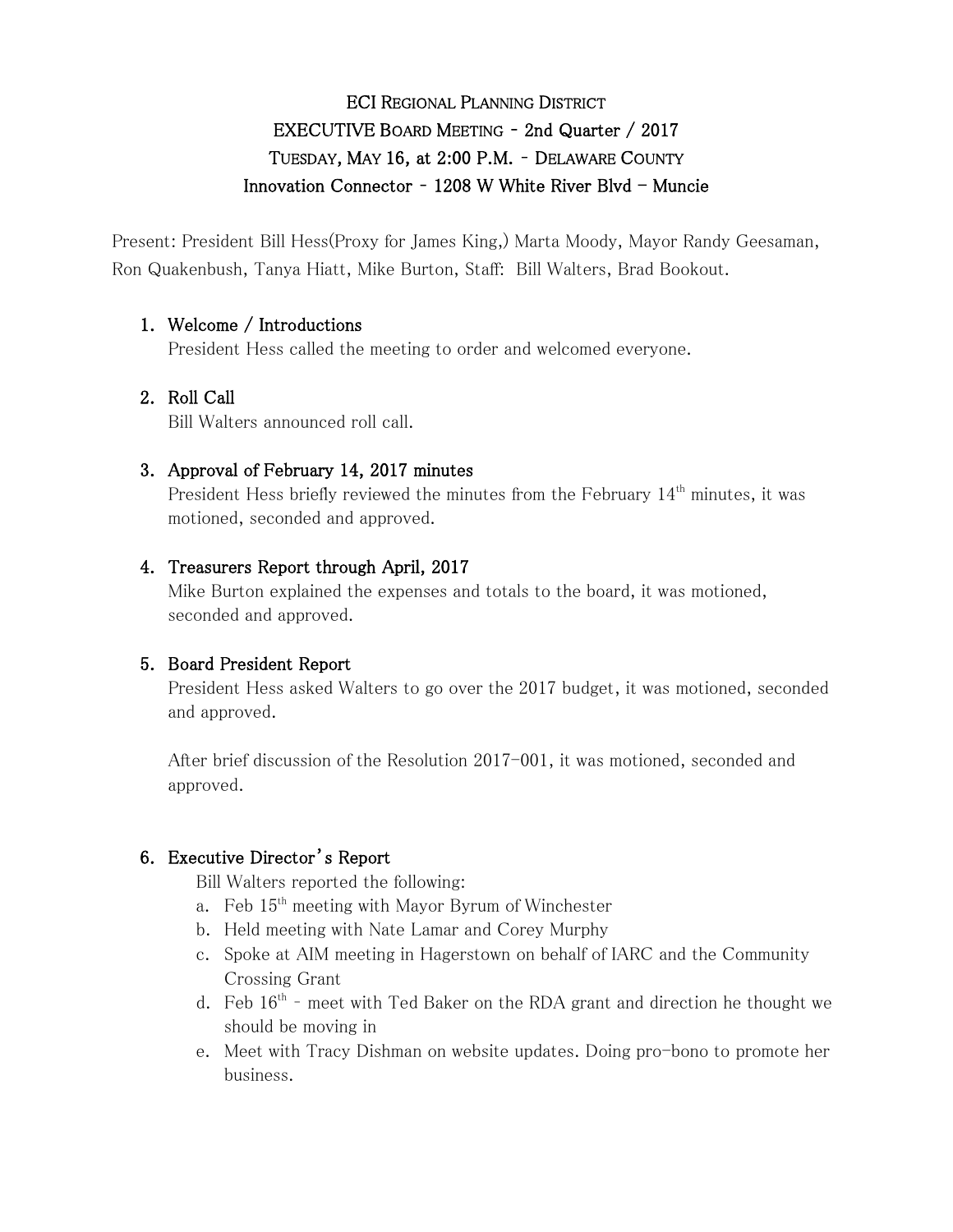- f. Meet with Anita Amspaugh from Mid-Western Engineering. Wants to offer services to members.
- g. Feb 17<sup>th</sup> meet with Kallie Sulanke of the Community Foundation
- h. Feb  $21^{st}$  Attend the Delaware County Commissioner's meeting to obtain the Eaton property tax certificate
- i. Meet with Mayor Randy Geesaman of Portland on the Ball State CRI program and introduced him to David Terrell and Candy.
- j. Meet again with Hope Redemption Center. Project addiction recovery.
- k. Feb 27<sup>th</sup> Meet with First Merchants and finished up on the 10k line of credit
- l. March 2<sup>nd</sup> Attended MCCOG meeting in Anderson.
- m. March  $6^{\text{th}}$  Presented at the Jay County Commissioner's Meeting with Mayor Geesaman
- n. Had Brad Bookout attend Delaware County Commissioner's meeting to obtain the Muncie Ohio St tax certificate
- o. Had a meeting with SME Beth Grisby on EPA grants for both Grant and Blackford County
- p. March 7<sup>th</sup> & 8<sup>th</sup> Attended Purdue Road School
- q. March  $9^{th}$  Attended IARC meeting at Harry & Issy's on legislative briefing
- r. Conference Call with Merchant McIntrye. Washington Fly In agenda
- s. March 15<sup>th</sup> Presented at the Portland rotary meeting with Mayor Geesaman
- t. March  $21^{st}$  Meet with Mindy Kenworthy of ECIRP and how we could work together to help each other.
- u. Attended AIM legislate briefing in Indianapolis.
- v. March 27<sup>th</sup> Meet with Rob Robling and obtained all the CEDS work and released him from the task
- w. March 29<sup>th</sup> Meet with Ovidio of Italy's GNK at their Speedway office.
- x. Attended the Elected Officials dinner in Grant County
- y. March 30<sup>th</sup> Held meeting with Jerry Bridges of Madison County MPO on possible membership to our group
- z. April 5<sup>th</sup> Had meeting with EDA in Chicago
- aa. April 6<sup>th</sup> Conference call with Merchant McIntrye on DC trip
- bb. Meet with Michael Popa, the Mounds greenway coordinator, on current status of project
- cc. April 13th Attended IARC meeting in Indianapolis
- dd. April 17<sup>th</sup> Meet with Wayne Bailey from Commonwealth Engineering on possibly joining ECIRPD and doing work for the rural areas
- ee. April 19<sup>th</sup> Meet with Senator Jean Liesing at the statehouse
- ff. April 24<sup>th</sup> Meet with Swayzee Town Board on doing an income survey
- gg. April  $26^{\text{th}}$  Drove down and met with Jeff Plaster of the Eastern Indiana Regional Planning Commission
- hh. Meet with Michael Hicks and David Terrell on I-69 corridor
- ii. May 1<sup>st</sup> Webinar on Rural Indiana Stats from Purdue University
- jj. May  $2^{\text{nd}}$  Opened RFP's for Ohio St property and Eaton Property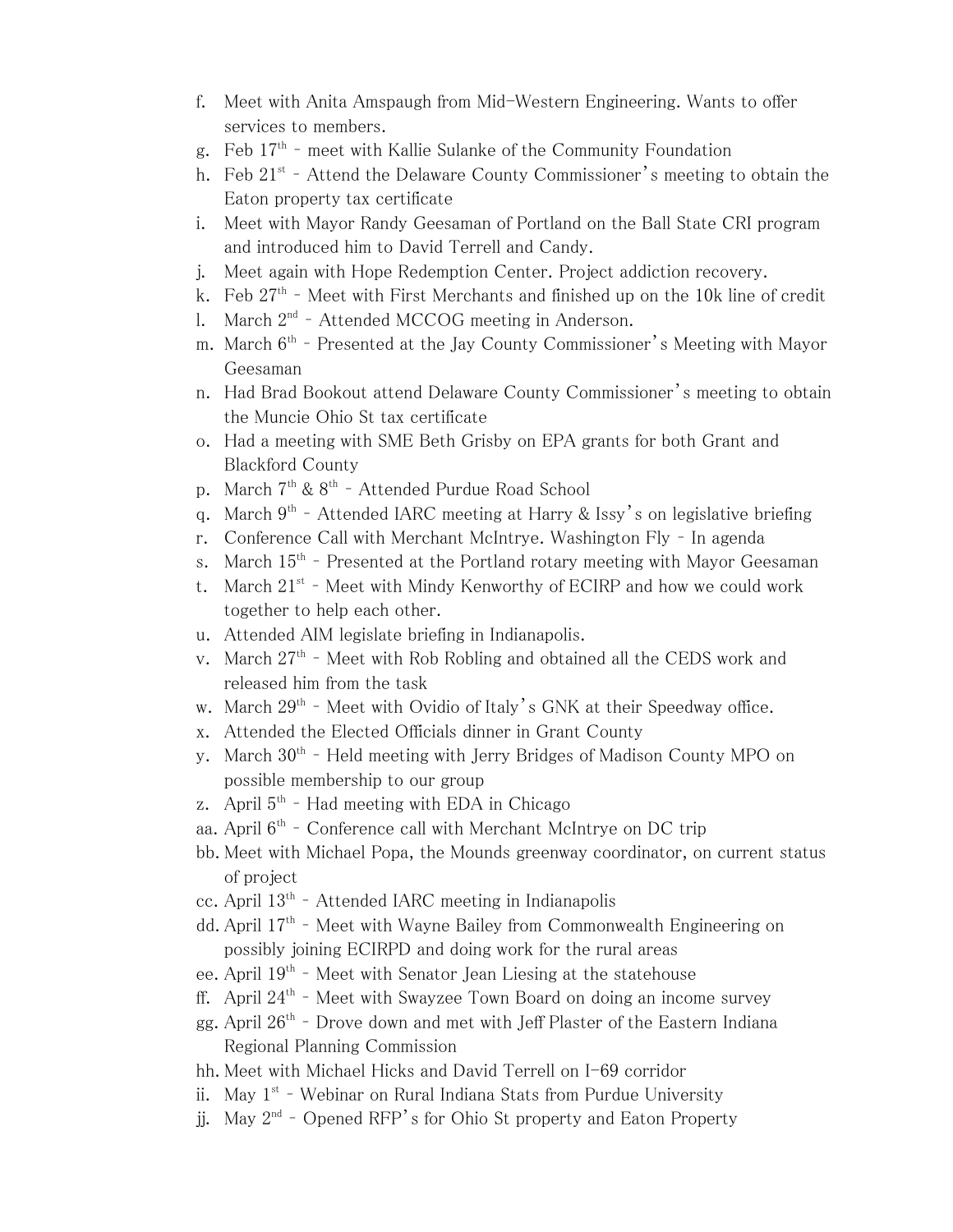kk. May 5<sup>th</sup> - Attended I-69 summit in Indianapolis ll. May 9<sup>th</sup> - Meet with Hamilton County Commissioner Mark Heirbrandt mm. May 11<sup>th</sup> - Conference call with Merchant McIntyre nn. May 15<sup>th</sup> - Meet with Blackford County Commissioners - Introduction

Executive Report was approved.

### 7. New Business

### a. Jay & Henry County Departure

Walters did not receive a letter from Jay, but did get a call from Commissioner Inman saying that they [Jay County] will not be paying their dues and will be handling their stuff in house. Henry County sent a letter that said (also to Gov. Holcomb) they will withdraw from ECIRPD effective March 31st, 2017. The letter was approved and signed at the March 15th 2017 Board of Commissioner's Public Works meeting. Walters said that Murphy wanted the grant pulled. Walters received a 2nd letter from Mayor of Muncie stating that the city of Muncie will no longer participate in any further projects.

# b. EDA Meeting and Suggestions

Bill and Brad reviewed there meeting with EDA and Janet Tamayo and will continue discussions with surrounding Counties.

#### c. Swayzee Income Study

Walters will be going back next Monday (May 22nd)

# d. Blackford Co. Commissioner's Meeting

Still waiting on response.

#### e. Portland Non-Profit Introduction

Waiting on feedback about the Senior Housing Development that was discussed with Winchester, and Daleville.

# 8. Old Business

#### a. RFP Updates

Passed resolution with three RFP's still open currently.